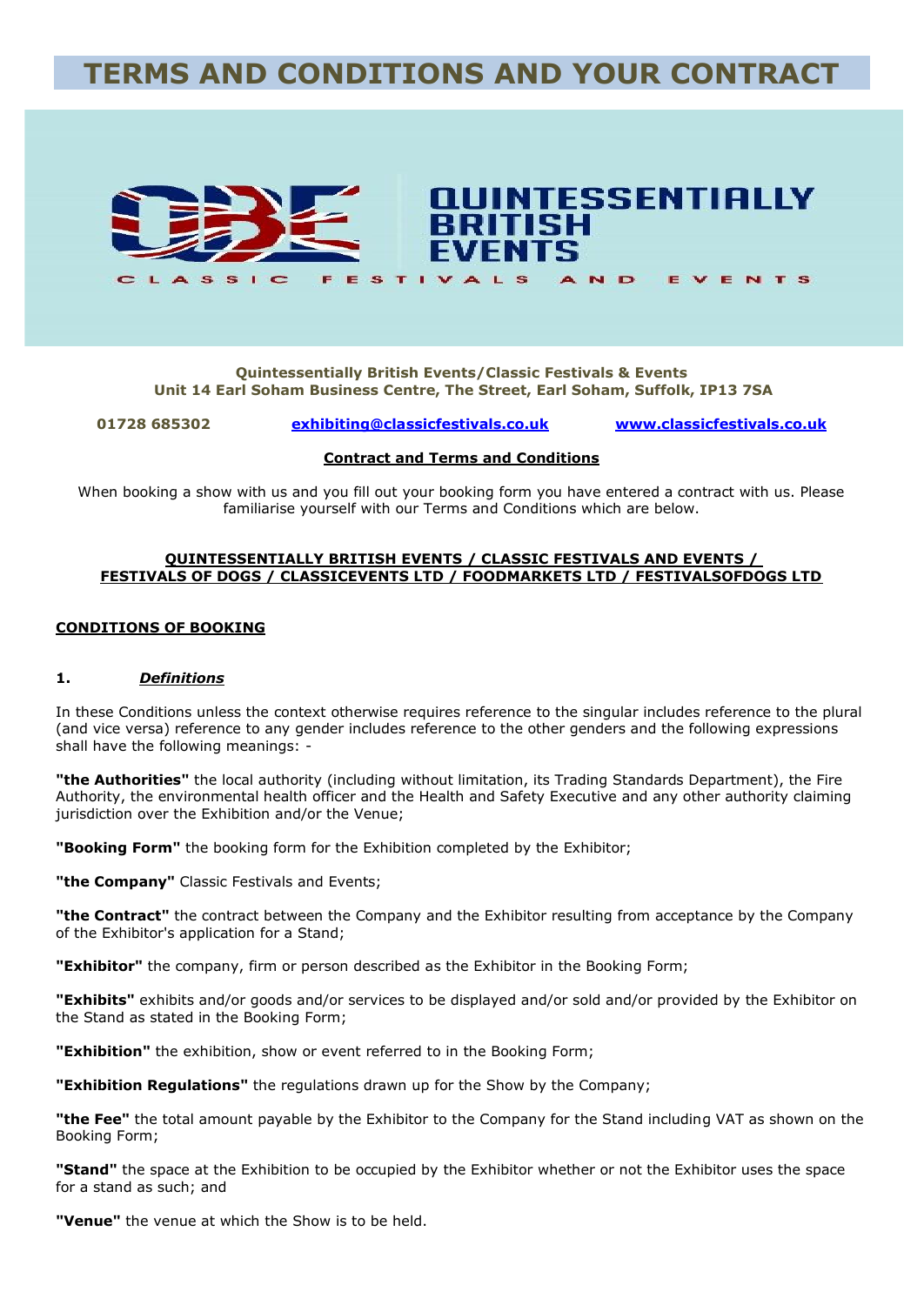# **Applications**

(a) All applications must be made on the Application Form.

(b) The Company reserves the right to refuse any application without giving reasons and no agreement will be concluded until an application has been accepted by the Company in writing.

(c) The supply of the Application Form does not constitute an offer of Space.

(d) The Application Form must be completed with all the relevant details and sent to the Company at the address shown on the Form with a cheque for payment in full for the Space and any Optional Extras, personnel & vehicle passes requested.

(e) No Space will be reserved until the Form has been received. Once the form has been received it will be deemed that you have entered into a Contract to exhibit at the show and our standard cancellation policies and T&C's apply**.**

(f) The submission of an Application Form constitutes an acceptance of these Terms and Conditions

#### **Reputation**

(a) When entering into a Contract/Booking with the Event Organiser the Attraction accepts the responsibility to uphold the Organisers standards and to do nothing to harm their reputation whilst performing and also whilst representing the company on the showground. This includes overnight if camping.

(b) Attractions are deemed to be part of the Organisers team whilst on the showground and therefore should behave in that manner.

(c) Attractions must comply with the requirements of the Fire Brigade, Environmental Health Officers and any other competent authority and any statutes, regulations or bye laws relating to the Site or its use.

(d) Attractions will be responsible for the conduct of all personnel authorised to be present on their Space.

(e) In the event that the Company reasonably concludes that the behaviour of an Attraction, a member of its staff, its agents or contractors is unacceptable, the Attraction will be required to leave the Site and will not be entitled to any payment made by the Company.

(f) The Attraction must ensure they adhere to all the relevant Health and Safety Regulations on the Showground and comply with any verbal instructions given by any member of the organising team.

# **Space Allocation**

(a) Space is allocated at the sole discretion of the Company.

(b) The Company reserves the right to determine and, at any reasonable time prior to the Event, change the location of an Exhibitor's Space.

#### **Use of Space**

(a) The sharing of Space with another Exhibitor is not permitted.

(b) The products and services provided by the Exhibitor in the Space must conform to the details provided on the Application Form.

(c) Exhibitors must comply with the requirements of the Fire Brigade, Environmental Health Officers and any other competent authority and any statutes, regulations or bye laws relating to the Site or its use.

(d) Exhibitors will be responsible for the conduct of all personnel authorised to be present on their Space.

(e) In the event that the Company reasonably concludes that the behaviour of an Exhibitor, a member of its staff, its agents or contractors is unacceptable, the Exhibitor will be required to leave the Site and will not be entitled to any refund of any charge made by the Company.

(f) Exhibitors must not occupy any part of the Site other than the Space allocated to them.

(g) Subletting of space is not permitted, unless specifically authorised in writing by the Company.

(h) All Marquees erected on behalf of any exhibitor must fit within the frontage and depth booked overleaf. Any marquees erected outside of the allocated area booked will result in marquees being re -erected, within the correct space by the said contractor at their expenses. If Marquees do not fit within allocated space the Company reserves the right to refuse these to be erected and or levy additional meterage charges.

(i) No PA Systems are permitted without prior written permission from the Company.

(j) Front trading lines must not be traded in front of either by goods or persons.

# **Prohibitions**

(a) No illegal material may be displayed by an Exhibitor and the Company reserves the right to remove such material and/or require the Exhibitor to leave the site without refund of any charge made by the Company. (b) No raffles, lotteries or games of chance will be permitted unless specifically authorised in writing by the Company. (c) No electricity generators will be permitted unless specifically authorised in writing by the Company. (d) No heating or cooking appliance may be used unless specifically authorised in writing by the Company, with the exception of official catering units.

(e) No posters, banners, displays or advertising matter shall be put up anywhere other than within the Space allocated to the Exhibitor unless specifically authorised by the Company.

(f) The Exhibitor must not leave any litter or cause any pollution to any part of the Site.

# **Passes**

(a) All Exhibitors' representatives will be given an exhibitor personnel pass at the venue to enter the Event on setup and show days. Each pass is valid for show set up and the two show days.

(b) One vehicle and two exhibitor personnel passes will be issued to each Exhibitor who has reserved Open Stand Space for every 3m of frontage reserved.

(c) Any Exhibitor who has reserved Food and Drink Market vehicle pass and two exhibitor personnel passes for every 3m frontage booked.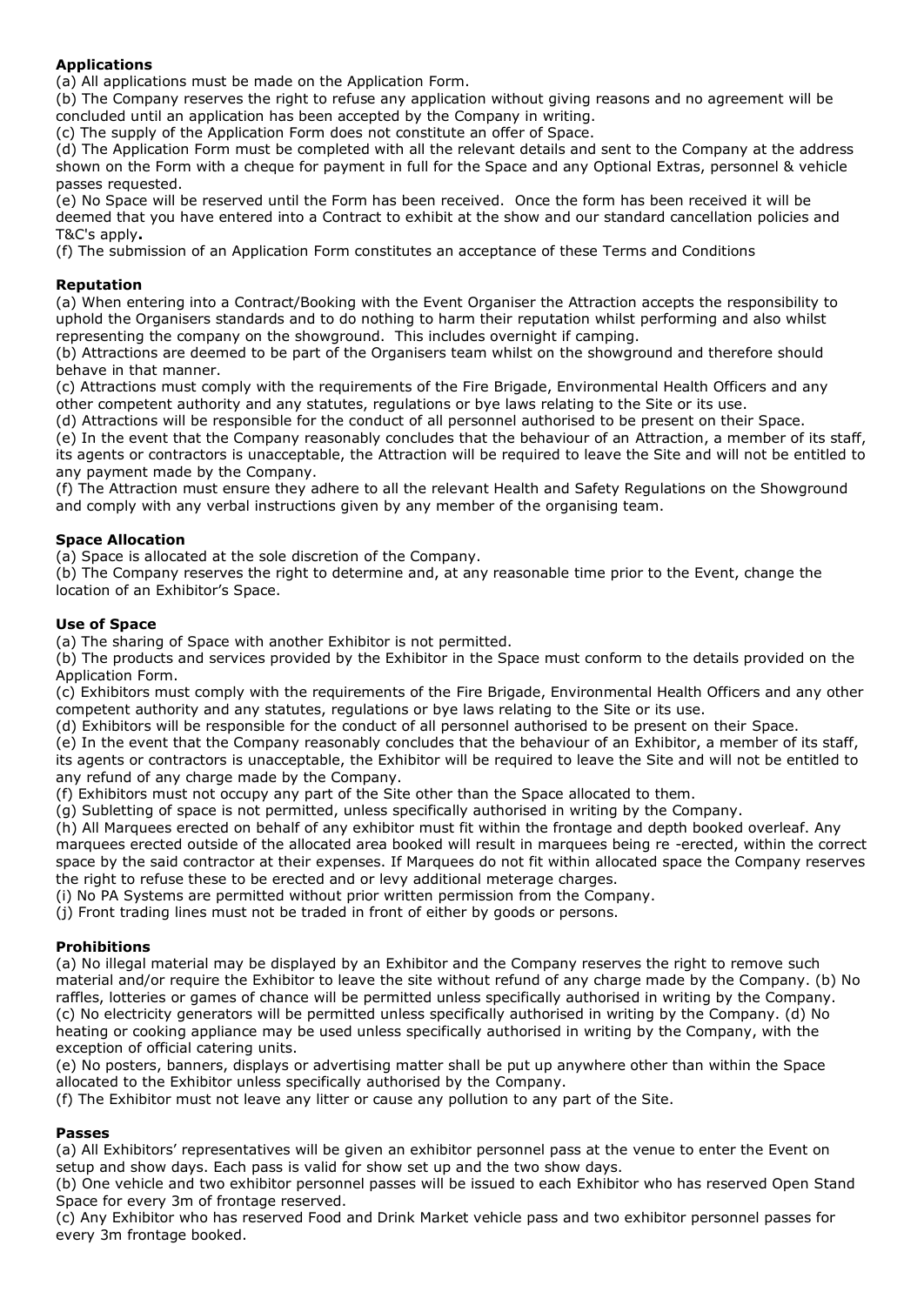(d) Any Exhibitor who has reserved a Marquee vehicle pass and two exhibitor personnel passes for every 3m x 3m section booked.

(e) Any additional passes required thereafter can be purchased at the discounted rate.

(f) All additional passes required must be requested prior to the show and is paid for in full before the Event after which the discounted rate shown on the Application Form will not apply. Please note the cost of additional passes will be 10% above the discounted rate shown on the Application Form to cover administration charges.

(g) Exhibitors arriving at the Event without the correct passes will be charged the full admission price.

(h) Passes will be posted out and the loss of passes through postage is the not the Organisers responsibility. Exhibitors may at their cost request the Company to dispatch passes by first class post; recorded delivery or courier.

#### **Health and Safety**

(a) All Exhibitors must comply with all current Health and Safety legislation and all guidance notes and codes of practice published by the Health and Safety Executive.

(b) No vehicle movements permitted within the show site between 8.30am-6.00pm and/or where stipulated by the Company according to each individual show.

#### **Insurance**

(a) All Exhibitors must have Public Liability Insurance of at least  $E2m$ 

(b) The Company shall accept no responsibility for any loss or damage to any Exhibitor's property, howsoever caused.

#### **Payments**

(a) All cheques should be made payable to the designated Account.

(b) Payment in full for both the Space and any Optional Extras must be received before the Space is reserved.

(c) The Company charges an extra £20 for any declined cheques.

(d) Signing of this document forms a legal binding agreement and once received by the Company full payment is due.

# **2.** *The Contract*

- **2.1** The Booking Form is an application by the Exhibitor for a Stand at the Exhibition. A legally binding contract will only come into existence when the exhibitor returns the booking form back to the Company.
- **2.2** So that the basis of the contractual relationship between the Company and the Exhibitor is completely clear, it is agreed that the whole of the Contract is to be found in the Booking Form and in these Conditions. Accordingly, there are no enforceable promises, terms, conditions, warranties or representations by either party, whether oral or written, including anything which would in the absence of this condition be implied by law, other than the terms set out in the Booking Form and in these Conditions.
- **2.3** During negotiations leading up to the Contract, both the Company and the Exhibitor or their respective representatives may have made statements or forecasts about the Exhibition, including, for example, attendance figures, other exhibitors, exhibits or events which may form part of the Exhibition, the position of the Stand and/or the quality of exhibits. Because the Company's plans for the Exhibition may change and certain matters are not under the Company's control - for example, the Company *cannot guarantee the attendance* of other exhibitors or the public - each of the Company and the Exhibitor confirms that it has not entered the Contract in reliance on any statement or forecast made by or on behalf of the other of them. Accordingly, any liability of either party for misrepresentation (whether or not the representation in question is of the same type as those set out in this condition) is expressly excluded. This exclusion does not apply to a fraudulent misrepresentation.
- **2.4** The Company will occupy the part of the Venue in which the Exhibition is held as a licensee of the owner of the Venue. In turn, the Exhibitor will be permitted to occupy the Stand as the Company's licensee. The Exhibitor will not obtain any right of exclusive possession or occupation of or any proprietary interest in the Stand.
- **2.5** The Exhibitor may not assign its rights under the Contract or sublet, part with or share occupation of the Stand or any part of it. Nonetheless, with the prior written approval of the Company, the Exhibitor may share occupation of the Stand with other companies which are in the same group as the Exhibitor or which are associated in business with the Exhibitor.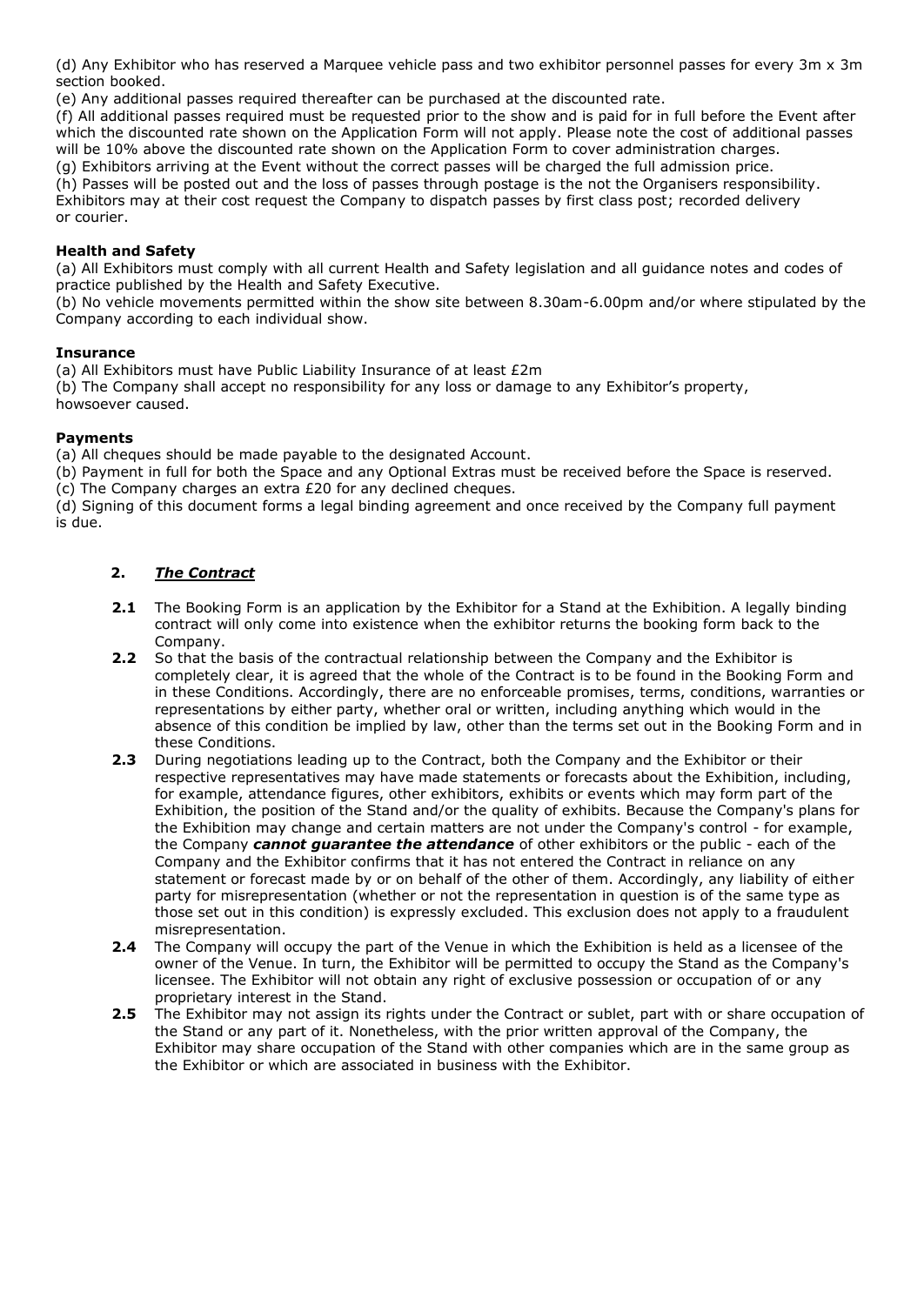# **3.** *Payment*

- **3.1** The Exhibitor will pay the Fee by the instalments (if any) shown on the Booking Form on the date(s) shown on the Booking Form. If any payment to be made by the Exhibitor to the Company under the Contract is not paid on the due date for payment, the Exhibitor will pay to the Company interest on the amount overdue from the due date for payment to the date of actual payment at an annual rate equal to 3 per cent above Barclays Bank Plc's base lending rate for the time being in force, such interest will be payable both before and after any judgement or order is made against the Exhibitor by any Court of competent jurisdiction.
- **3.2** Should the Exhibitor fail to make payment to the Company on the due date provided by the Company, the Company may see fit and reserves the right to cancel the Stand, retain deposits or payments already made. The Exhibitor will still be liable to pay any Fee still owing. Further action can be taken should the Exhibitor still default on payment.
- **3.3** Invoice Due Dates. We reserve the right to cancel your stand without refund should you breach the invoice due dates.

# **4.** *Withdrawal and Cancellations*

- **4.1** The Exhibitor may withdraw from the Exhibition at any time by notifying the Company of its wish to withdraw in writing. In addition, the Company may by written notice to the Exhibitor accept nonpayment by the Exhibitor by the due date for payment of any instalment of the Fee as notice of the Exhibitor's withdrawal from the Exhibition. In the event of the Exhibitor's withdrawal a cancellation fee calculated in accordance with Condition 4.3 will become immediately payable by the Exhibitor to the Company.
- **4.2** All cancellations must be made in writing and sent to the Company at the address shown on the Form.

# **4.3 The Cancellation Fee shall be calculated as follows: -**

*Date of Withdrawal Percentage of the Fee Payable*

More than 3 months before the Exhibition 50% 3 months or less before the Exhibition 100%

Less in each case any part of the Fee already paid by the Exhibitor to the Company.

- **4.4** In the event of withdrawal, the Company may resell or reallocate the Stand allocated to the Exhibitor. Even if it does so, the Company will be under no obligation to reimburse or reduce any payment made or to be made by the Exhibitor under Condition 4.2.
- **4.5** For purpose of this Condition 4, withdrawal will be deemed to take place on the date upon which notice of withdrawal is received by the Company in writing or given by the Company in the case of non-payment by the Exhibitor of any instalment of the Fee.

# **5.** *Discounts*

- **5.1** Discounts may be taken as offered on the Application Form subject to entitlement.
- **5.2** The Company reserves the right to refuse the offer of a discount if the Company deem the Exhibitor to be ineligible.

# **6.** *Liability*

- **6.1** In the case that the Event, or any part of it, is postponed, abandoned or cancelled due to circumstances beyond the Company's control the Company shall not be liable for any losses incurred by the Exhibitor and the Company shall be entitled to retain the whole or such part of all of the sums paid to them, as it, in its absolute discretion deems necessary to cover expenses incurred in connection with the Event.
- **6.2** In the case that the Event or any part of it, is postponed, abandoned or cancelled due to circumstances within the Company's control the Company's liability will be limited to the sums paid to the Company by the Exhibitor.
- **6.3** The Exhibitor shall indemnify the Company against all costs, charges, losses, expenses, actions, proceedings or claims arising out of any infringement of the right of any third party, or damage or injury to any property or person whatsoever occasioned directly or indirectly by the act, default or negligence of the Exhibitor or its staff or contractors.
- **6.4** The Exhibitor shall indemnify the Company against any losses, costs or expenses incurred whatsoever directly or indirectly.
- **6.5 Parking of Exhibitor Vehicles and Exhibitor Car Park Pass.** Exhibitors are requested to park in exhibitor car park by the Organiser of the Event, if the Exhibitor parks their vehicle on the showground, the Exhibitor does this at their own risk. The Organiser holds no responsibility for the exhibitor vehicle. The Exhibitor car park pass is provided to the Exhibitor by the Company prior to the event to display in the windscreen of the Exhibitors vehicle when parking at the Venue for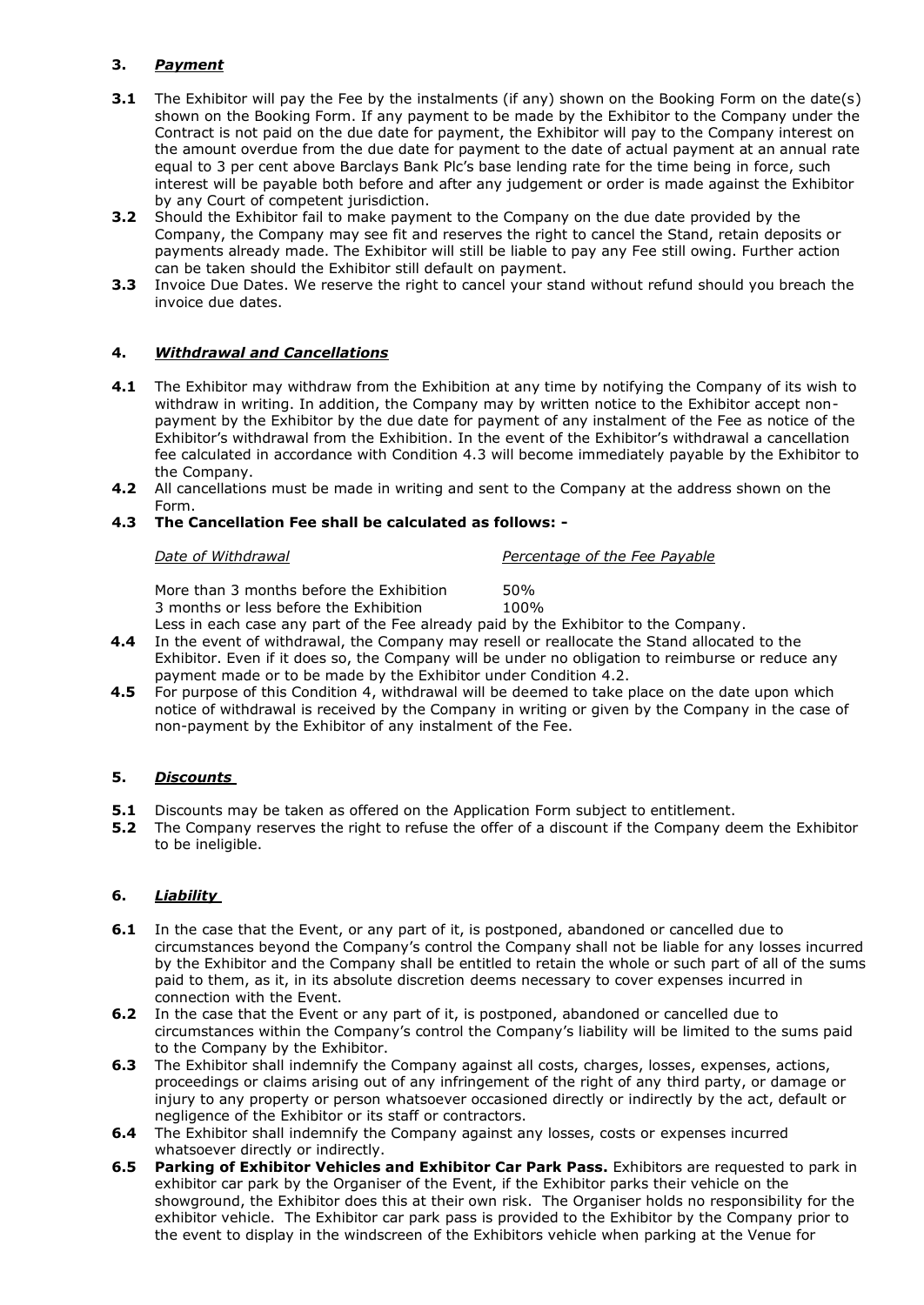the Exhibition.

# **6.6 Disclaimer of Liability**

All tickets, badges, car park labels and hospitality packages are sold subject to the Organisers reserving the right to refuse admission to the event to any person, or to withdraw permission at any time to remain at the event and shall not be required to give any reason for such action. Save for the death or personal injury caused by the negligence of the organisers or anyone for whom they are responsible, neither the Organisers of the event, nor any agent, employee or representative of these bodies accepts any liability for any accident, loss, damage, injury or illness to horses, owners, riders, grooms, spectators, land or any other person or property whatsoever, whether caused by their negligence, breach of contract or in any other way whatsoever.

# **7.** *Allocation and Alteration of Stands*

The Company may make changes in the layout of the Exhibition between the time when the Contract is entered, and the Exhibition is held for any reason, including, for example, the need to accommodate additional features or events in the Exhibition or to comply with any requirements of the Authorities and/or the owner of the Venue. Accordingly, the allocation of a Stand number or description of a position on the plan for or the layout of the Exhibition is provisional and subject to alteration. If the size of the Stand shall be reduced because of any such alteration, the amount of the Fee shall be reduced pro rata to the reduction in the size of the Stand. In no circumstances, will the Exhibitor be required, without the Exhibitor's prior agreement, to pay an increased Fee.

# **8.** *Cancellation, Postponement or Change of Venue*

- **8.1** The Company may at any time cancel, postpone or move the Exhibition to another Venue if the Company thinks fit. The Company will notify the Exhibitor as soon as possible if the Exhibition is cancelled or postponed or moved to another venue. If the Exhibition is cancelled, the Company is under no obligation to refund the exhibitor and will investigate the reasoning and if the cancellation is due to Act of God or Force Majeure, the Exhibitor will be cancelled with no refund. If the Exhibition is postponed or moved to another venue, the Contract will remain in force for the new dates and Venue if the new dates and/or Venue are in the reasonable opinion of the Company appropriate for the Exhibition.
- **8.2** Except as expressly provided in this Condition 6, the Company shall have no liability in contract or in tort or otherwise to the Exhibitor arising out of or in respect of any cancellation or postponement of the Exhibition or of it being moved to a new Venue howsoever arising.

# **9.** *Exhibition Regulations*

- **9.1** The Exhibitor agrees to obey any reasonable instructions given to him by or on behalf of the Company about the Exhibition.
- **9.2** The Exhibitor agrees to comply with the Exhibition Regulations. The Exhibition Regulations will cover such topics as:
	- Stand design and presentation
	- Erection and clearance of Stands
	- Restrictions on permitted activities during the Exhibition
	- Arrangements for celebrity appearances
	- Exclusions of dangerous materials and fire precautions
	- Compulsory Employers', Public Liability and Cancellation Insurance
	- Trading Standards and Counterfeit Goods
	- Electrical installation
	- Admissions and passes
	- Sound and radio equipment
	- Storage of stock
	- Stand opening times
	- **9.3** The detail of the Exhibition Regulations varies from exhibition to exhibition. An example of regulations drawn up for a previous exhibition is available on request from the Company.
	- **9.4** The Exhibitor agrees that he and any contractors retained by him will observe and obey the Exhibition Regulations and instructions given to him by or on behalf of the Company about the Exhibition. Failure to do so will be a breach of the Contract.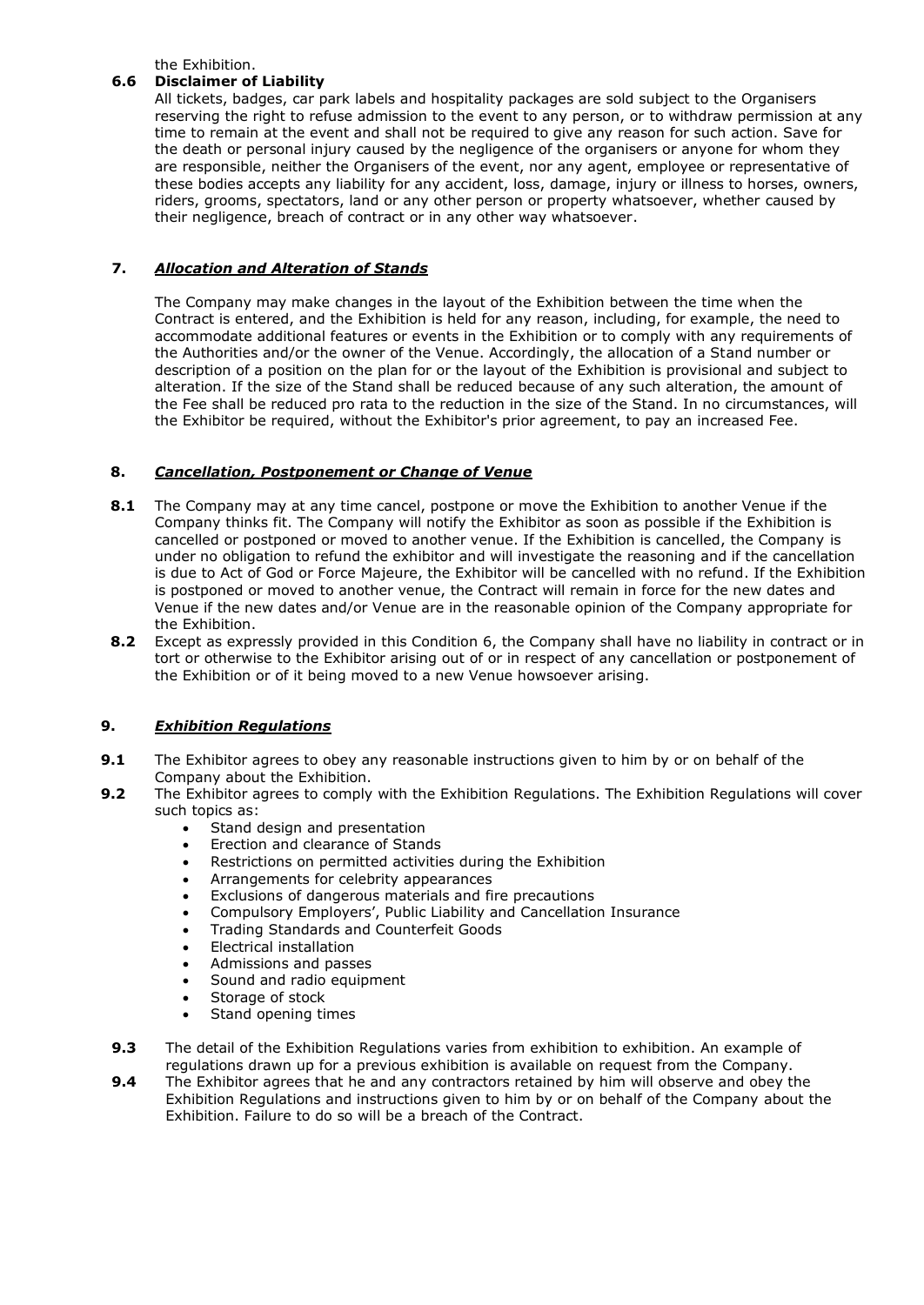**9.5** The Authorities and the owner of the Venue may also impose certain requirements or regulations regarding the Exhibition. These requirements may relate, for example, to health and safety, trading standards, procedures relating to emergencies, access to the Venue and parking. The Exhibitor agrees that he and any contractors retained by him will comply with any such regulations or requirements. If the Company has reason to believe that the Exhibitor is in material breach (which shall include the Authorities informing the Company that the Exhibitor is in material breach) of any such regulations and/or requirements the Exhibitor shall be in material breach of the Contract.

# **10.** *Liability of the Parties*

**10.1** In addition to its liability to pay the Fee, the Exhibitor will be liable:

(**10.1a**) to pay any additional amounts which may be charged by the Company to the Exhibitor in accordance with the Exhibition Regulations or for goods or services provided at the Exhibitor's request to the Exhibitor by or on behalf of the Company;

(**10.1b**) to indemnify the Company and keep the Company indemnified against any claims made against or liabilities incurred by the Company as a consequence of any breach by the Exhibitor of any its obligations under the Contract or otherwise arising as a result of anything done or omitted to be done by the Exhibitor in connection with the Exhibition or at the Venue.

- **10.2** Although the Company and the owner of the Venue arrange for security at the Exhibition, the primary purpose of the security provided by them is to ensure the safety of the public at, and control of access to and egress from the Exhibition. The Company is not responsible for the safety of Exhibits nor of any other property of the Exhibitor or for the death or personal injury (except where such death or personal injury is caused by the negligence of the Company or by persons for whose actions the Company is legally responsible) of the Exhibitor's officers, staff, contractors, visitors or guests at the Exhibition.
- **10.3** Notwithstanding anything contained in the Contract (except in respect of any liability for death or personal injury caused by the negligence of the Company or by persons for whose actions the Company is legally responsible) the liability of the Company to the Exhibitor under the Contract or otherwise arising out of or about the Exhibition, whether in contract, tort (including negligence) or otherwise, shall not exceed the greater of: -

(a) the total amount of the Fee paid by the Exhibitor to the Company in accordance with the Contract; and

(b) the amount recovered by the Company under any policy of insurance in respect of the claim made against it by the Exhibitor, plus the amount of any excess or deductible which, in accordance with the conditions of the insurance policy, is to be borne by the Company.

- These limitations on liability do not apply in respect of any fraudulent misrepresentation. **10.4** The Company will not be liable for the supply to the Exhibitor of any goods or services whether by the owner of the Venue or by any suppliers designated as official suppliers or by anyone else.
- **10.5** In no circumstances will the Company be liable for any failure by it to perform any obligation under the Contract arising because of circumstances beyond the reasonable control of the Company.
- **10.6** In certain circumstances the Exhibitor may wish to organise activities or events on its Stand which are or may in the opinion of the Company involves some risk to participants or the public or other people at the Exhibition or their property. In those circumstances, the Company may require the Exhibitor: -

(1) to enter a separate indemnity by way of deed in favour of the Company and/or such other person as the Company may specify in respect of any liability arising from such activity or event; and

(2) require the Exhibitor to obtain from participants a form of waiver and/or indemnity in terms approved by the Company.

**10.7** For the purposes of Condition 8, the expression "the Company" shall include any corporation associated with the Company, including Haymarket Group Limited and any companies controlled by them and their respective officers, employees and agents.

# **11.** *Insurance*

- **11.1** The exhibitor shall carry Public Liability insurance against personal injury, death or damage to or loss of property by any cause whatsoever. Such insurance must be for a minimum of £2,000,000.
- **11.2** If the Exhibitor elects not to pay the Insurance Premium, it shall provide the Organiser with a valid written certificate of sufficient insurance no later than 6 weeks prior to the start of the Exhibition. In the case of failure on the part of the Exhibitor to provide such a valid certificate, the Organiser will be entitled to terminate this Agreement forthwith and the Exhibitor shall be liable to pay in full for all monies payable under this Agreement to the extent not already paid on such termination. If an Exhibitor enters this Agreement less than 6 weeks before the start of the Exhibition, the Exhibitor shall be required to either provide the Organiser with a valid written certificate of sufficient insurance or pay the Insurance Premium at the date of entry into this Agreement.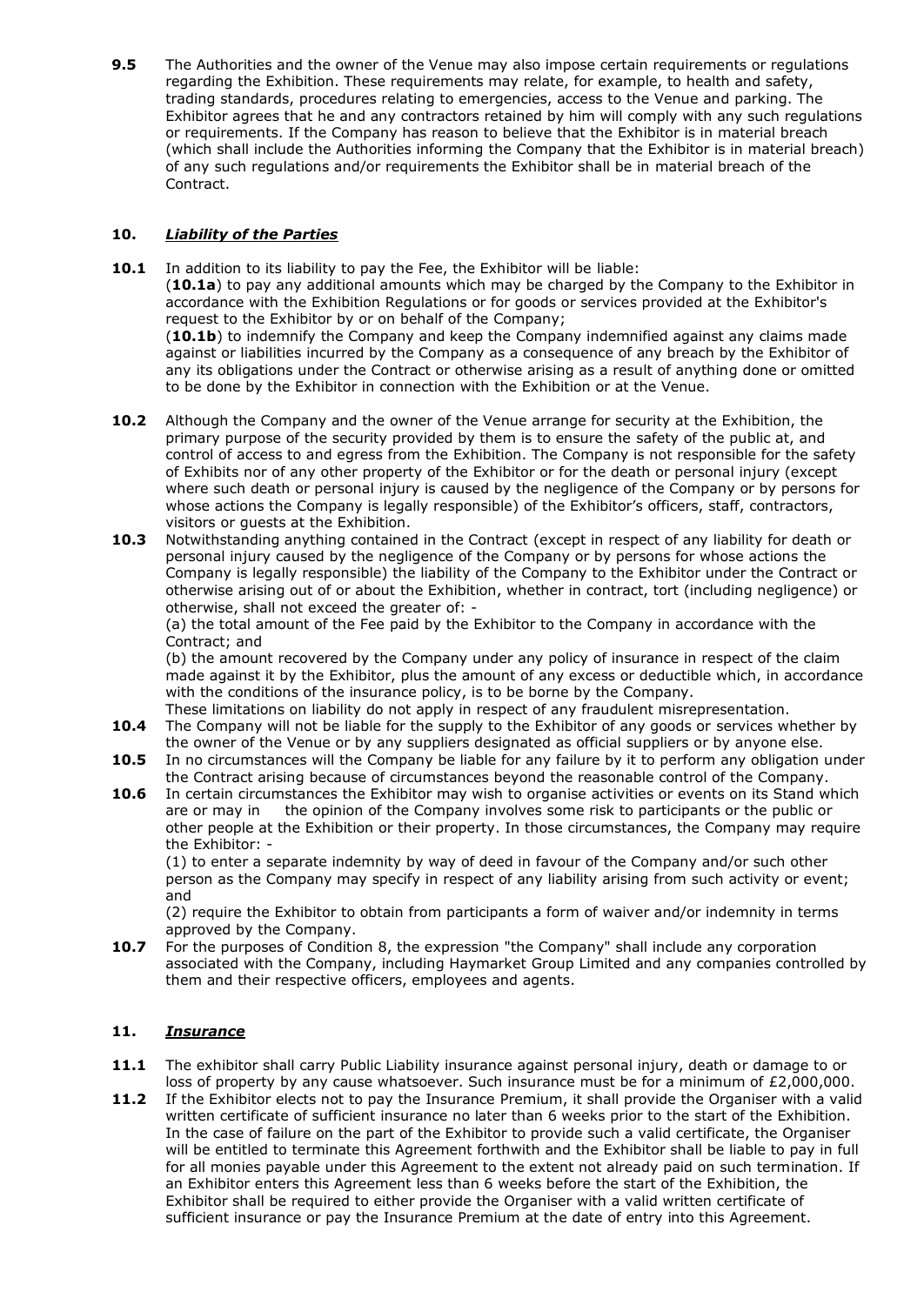- **11.3** The Exhibitor shall also ensure that it has full indemnity insurance against the risks in respect of loss, damage, or injury to third party goods and persons.
- **11.4** The Exhibitor shall produce the Insurance documents or any other relevant paperwork to the Company upon request prior to the Exhibition.

#### **12.** *Electrical Installation Sound and Visual Aid Equipment*

- **12.1** All electrical installation must be undertaken by the official electrical contractor and the Exhibitor will be responsible for settling accounts direct with the contractor. No electrical work may be carried out without the prior written approval of the Company and no device will be permitted if in the opinion of the Company it may become a nuisance to other exhibitors and visitors. The Exhibitor shall not use sound amplification equipment unless the sound is contained within the area of the space allotted to him. The Exhibitor shall ensure that any visual aid equipment for his stand shall also be sited so that intending viewers congregate within the limits of the Exhibitor's stand. The Exhibitor shall ensure that no leads connected to any device shall be taken outside the limits of the Exhibitor's allotted space.
- **12.2** The Exhibitor will be responsible will be responsible when ordering electrics and will be held liable for the electrical cabling and all electrical equipment relating to the electrics to their stands all the Exhibits the Exhibitor will be attending.

#### **13.** *Admissions, Passes and Car Parking*

- 13.1 The Exhibitor shall ensure that any non-transferable passes supplied to admit the Exhibitor and his workmen and mechanics are presented on request. If such a ticket is transferred or otherwise disposed of it will become immediately forfeited and no further ticket will be issued. The Company reserves the right to refuse admission to any person or persons to the Exhibition without giving any reason and to expel any person whose conduct or presence in the opinion of the Company renders such action desirable.
- **13.2** The Exhibitor must always ensure that the Exhibitor Car Park Passes are filled in full with a contact number and displayed clearly in the windscreen during the entirety of the Exhibit. Failure to do so may result in the removal of the vehicle should this be seen to be obstructing pathways, emergency services entrances or carelessly parked. The Company will not be responsible for any damage to vehicles not parked in the designated parking area set out by the Company even in the instance of removal of the vehicle.
- **13.3** The Exhibitor may not park behind their Stand. Exhibitors are requested to park in exhibitor car park by the Organiser of the Event, if the Exhibitor parks their vehicle on the showground, the Exhibitor does this at their own risk. The Organiser holds no responsibility for the vehicle.

# **14.** *Cleaning*

The Exhibitor is required to place all refuse from his stand in the bins/skip provided by the Company. The Exhibitor shall be responsible to see that his stand is clean and in good order at all times. If the Exhibitor fails to do this to the satisfaction of the Company, the Company may at the Exhibitor's expense, clean and tidy the Exhibitor's stand and the Exhibitor will be charged for services rendered.

#### **15.** *Data Protection*

- **15.1** The Company may disclose data and information relating to the Exhibitor (including, without limitation, data relating to its representatives, employees, agents, officers or contractors) ("Data") to any purchaser or proposed purchaser of either the Company or any business or part of a business operated by the Company.
- **15.2** The Company may also disclose Data to third parties (including, without limitation, the Authorities) if it is under (or reasonably believes it is under) a duty to disclose or share Data to: (1) comply with any legal obligation, or

(2) enforce or apply the Contract or any other agreements relating to the Exhibition, or

(3) protect the rights, property, or safety of the Company, its customers, or others. This includes exchanging Data with other companies and organisations for fraud protection and credit risk reduction and about the Exhibition.

- **15.3** The Company may transfer Data to, and store it at, a destination outside the European Economic Area.
- **15.4** For the purposes of the Data Protection Act 1998, the data controller of the Data is Classic Festivals and Events of Unit 14, Earl Soham Business Park, Earl Soham, Suffolk, IP13 7SA, and all queries in relation to the use of Data should be directed to Classic Festivals and Events at the above address.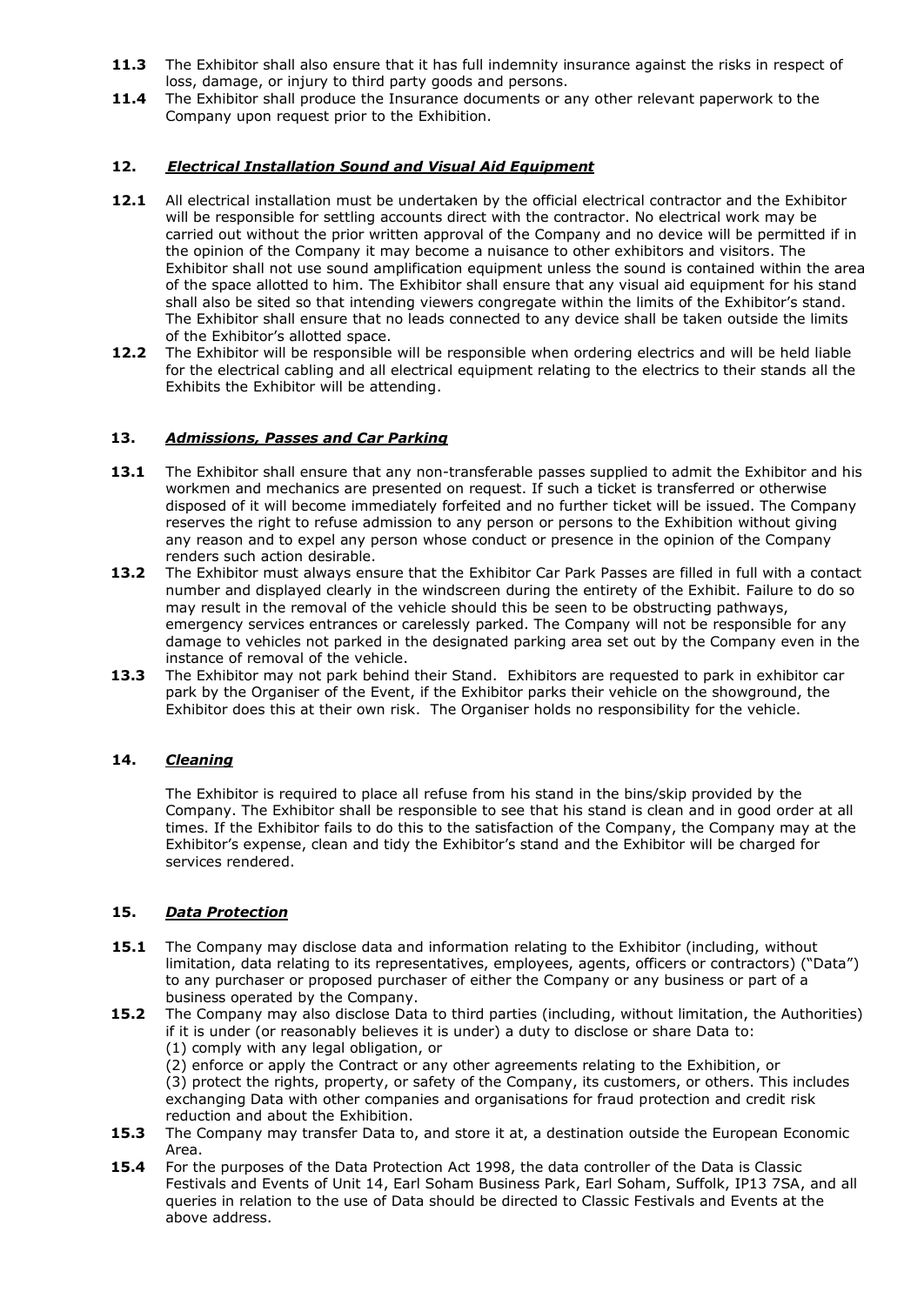#### **16.** *Website, social media and GDPR*

**16.1 The policy:** This privacy policy is for this website; [www.classicfestivals.co.uk](http://www.classicfestivals.co.uk/) and served by Classic Festivals and Events, No. 14/15 Earl Soham Business Park, Earl Soham, Suffolk, IP13 7SA and governs the privacy of its users who choose to use it. It explains how we comply with the GDPR (General Data Protection Regulation), the DPA (Data Protection Act) [pre GDPR enforcement] and the PECR (Privacy and Electronic Communications Regulations).

This policy will explain areas of this website that may affect your privacy and personal details, how we process, collect, manage and store those details and how your rights under the GDPR, DPA & PECR are adhere to. Additionally it will explain the use of cookies or software, advertising or commercial sponsorship from third parties and the download of any documents, files or software made available to you (if any) on this website. Further explanations may be provided for specific pages or features of this website in order to help you understand how we, this website and its third parties (if any) interact with you and your computer / device in order to serve it to you. Our contact information is provided if you have any questions.

#### **16.2 The DPA & GDPR May 2019**

We and this website complies to the DPA (Data Protection Act 1998) and already complies to the GDPR (General Data Protection Regulation) which comes into effect from May 2018. We will update this policy accordingly after the completion of the UK's exit from the European Union.

#### **16.3 Use of Cookies**

This website uses cookies to better the users experience while visiting the website. As required by legislation, where applicable this website uses a cookie control system, allowing the user to give explicit permission or to deny the use of /saving of cookies on their computer / device.

**What are cookies?** Cookies are small files saved to the user's computer's hard drive that track, save and store information about the user's interactions and usage of the website. This allows the website, through its server to provide the users with a tailored experience within this website. Users are advised that if they wish to deny the use and saving of cookies from this website on to their computers hard drive they should take necessary steps within their web browsers security settings to block all cookies from this website and its external serving vendors or use the cookie control system if available upon their first visit.

- **16.4 Website Visitor Tracking:** This website uses tracking software to monitor its visitors to better understand how they use it. The software will save a cookie to your computer's hard drive in order to track and monitor your engagement and usage of the website, but will not store, save or collect personal information.
- **16.5 Adverts and Sponsored Links:** This website may contain sponsored links and adverts. These will typically be served through our advertising partners, to whom may have detailed privacy policies relating directly to the adverts they serve.

Clicking on any such adverts will send you to the advertisers' website through a referral program which may use cookies and will track the number of referrals sent from this website. This may include the use of cookies which may in turn be saved on your computers hard drive. Users should therefore note they click on sponsored external links at their own risk and we cannot be held liable for any damages or implications caused by visiting any external links mentioned.

**16.6 Downloads & Media Files:** Any downloadable documents, files or media made available on this website are provided to users at their own risk. While all precautions have been undertaken to ensure only genuine downloads are available users are advised to verify their authenticity using third party anti-virus software or similar applications.

We accept no responsibility for third party downloads and downloads provided by external thirdparty websites and advise users to verify their authenticity using third party anti-virus software or similar applications.

**16.7 Contact & Communication With us:** Users contacting this us through this website do so at their own discretion and provide any such personal details requested at their own risk. Your personal information is kept private and stored securely until a time it is no longer required or has no use. Where we have clearly stated and made you aware of the fact, and where you have given your express permission, we may use your details to send you products/services information through a mailing list system. This is done in accordance with the regulations named in 'The policy' above.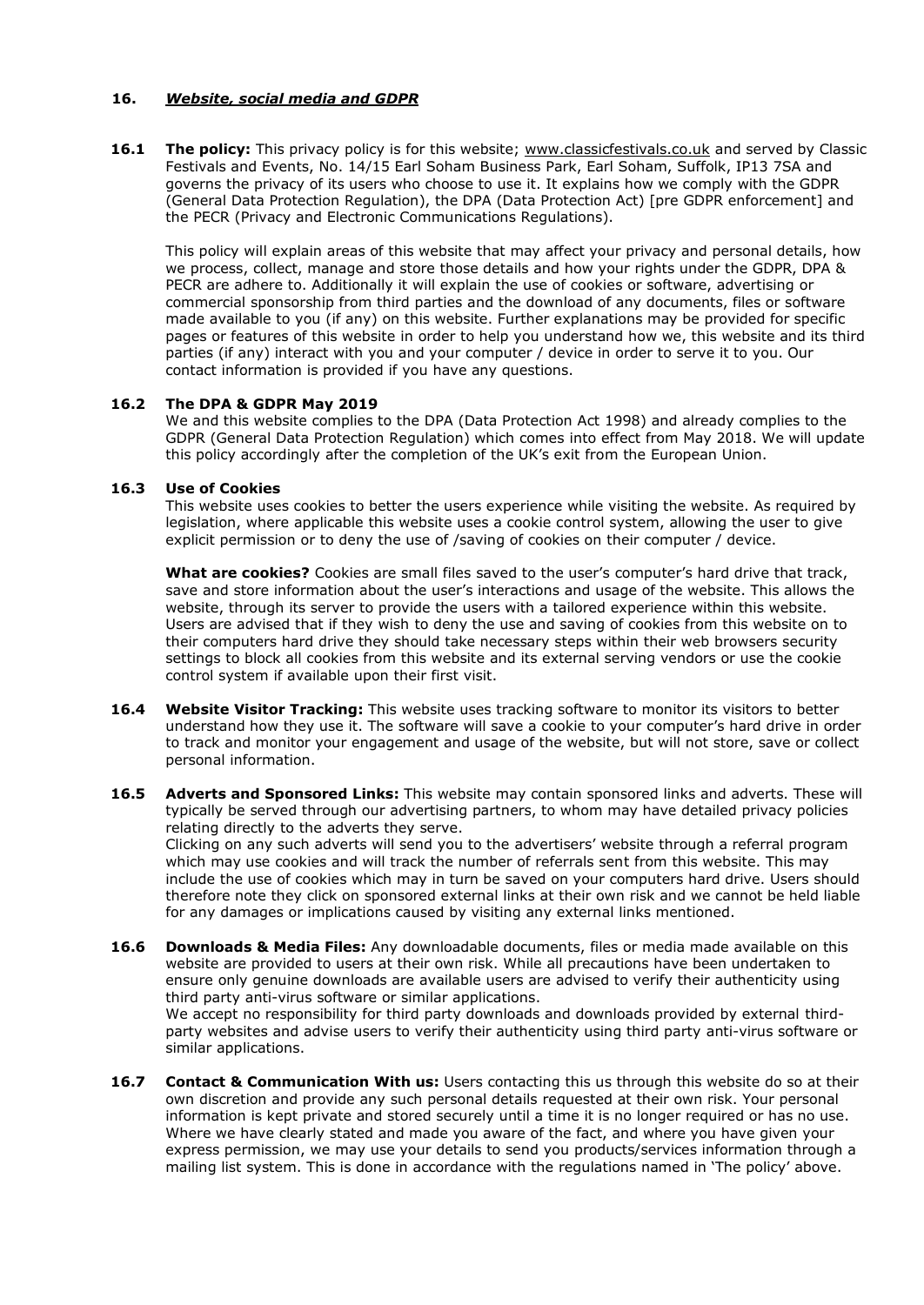- **16.8 Email Mailing List & Marketing Messages:** We operate an email mailing list program, used to inform subscribers about products, services and/or news we supply/publish. Users can subscribe through an online automated process where they have given their explicit permission. Subscriber personal details are collected, processed, managed and stored in accordance with the regulations named in 'The policy' above. Subscribers can unsubscribe at any time through an automated online service, or if not available, other means as detailed in the footer of sent marketing messages (or [unsubscribe](http://jamieking.co.uk/blog/email-marketing/unsubscribe-from-all-global-mailchimp-lists.html) from all Mailchimp lists). The type and content of marketing messages subscribers receive, and if it may contain third party content, is clearly outlined at the point of subscription. We do not sell or pass on any information to third parties.
- **16.9 External Website Links & Third Parties:** Shortened URL's; URL shortening is a technique used on the web to shorten URL's (Uniform Resource Locators) to something substantially shorter. This technique is especially used in social media and looks similar to this: [http://bit.ly/zyVUBo.](http://bit.ly/zyVUBo) Users should take caution before clicking on shortened URL links and verify their authenticity before proceeding.

We cannot guarantee or verify the contents of any externally linked website despite our best efforts. Users should therefore note they click on external links at their own risk and we cannot be held liable for any damages or implications caused by visiting any external links mentioned.

**16.10 Social Media Policy & Usage:** We adopt a Social Media Policy to ensure our business and our staff conduct themselves accordingly online. While we may have official profiles on social media platforms users are advised to verify authenticity of such profiles before engaging with or sharing information with such profiles. We will never ask for user passwords or personal details on social media platforms. Users are advised to conduct themselves appropriately when engaging with us on social media.

There may be instances where our website features social sharing buttons, which help share web content directly from web pages to the respective social media platforms. You use social sharing buttons at your own discretion and accept that doing so may publish content to your social media profile feed or page. You can find further information about some social media privacy and usage policies in the resources section below.

# **16.11 Resources & Further Information**

- Overview of the GDPR General Data [Protection](https://ico.org.uk/for-organisations/data-protection-reform/overview-of-the-gdpr/) Regulation
- <https://ico.org.uk/for-organisations/guide-to-the-general-data-protection-regulation-gdpr> • Data [Protection](http://www.legislation.gov.uk/ukpga/1998/29/contents) Act 1998
- <http://www.legislation.gov.uk/ukpga/1998/29/contents>
- Privacy and Electronic [Communications](http://www.legislation.gov.uk/uksi/2003/2426/contents/made) Regulations 2003 <http://www.legislation.gov.uk/uksi/2003/2426/contents/made> The [Guide](https://ico.org.uk/for-organisations/guide-to-pecr/) to the PECR 2003
- <https://ico.org.uk/for-organisations/guide-to-pecr/>
- Twitter [Privacy](http://twitter.com/privacy) Policy <https://twitter.com/en/privacy>
- **[Facebook](http://www.facebook.com/about/privacy/) Privacy Policy**
- <https://www.facebook.com/about/privacy/>
- **Google [Privacy](http://www.google.com/privacy.html) Policy** <https://policies.google.com/privacy>
- **[Linkedin](http://www.linkedin.com/static?key=privacy_policy) Privacy Policy** <https://www.linkedin.com/legal/privacy-policy> • [Mailchimp](http://mailchimp.com/legal/privacy/) Privacy Policy
- <https://mailchimp.com/legal/privacy/>

# **17.** *General*

- **17.1** We reserve the right to replace any stand without refund if they breach any of our Terms and Conditions.
- **17.2** If the Exhibitor commits any breach of its obligations under the Contract (and if the breach is remediable, fails to remedy it within a reasonable time) the Company may exclude the Exhibitor from the Exhibition and/or require the Exhibitor to leave the Venue immediately and shall (without prejudice to the other rights of the Company) be entitled at the Exhibitor's cost to remove the Exhibitor's Exhibits, property and personnel and any person to whom the Exhibitor may have issued a pass for the Exhibition from the Venue. The Company may at the Exhibitor's cost return the Exhibits and/or the Exhibitor's property to the Exhibitor at the address specified in the Booking Form or may destroy or otherwise dispose of the Exhibits or such property as the Company thinks fit.
- **17.3** Any notice, agreement, consent or approval to be given by or to the Exhibitor under the Contract must be in writing.
- **17.4** The Contract is governed by English Law and the parties hereby submit to the exclusive jurisdiction of the English Courts.